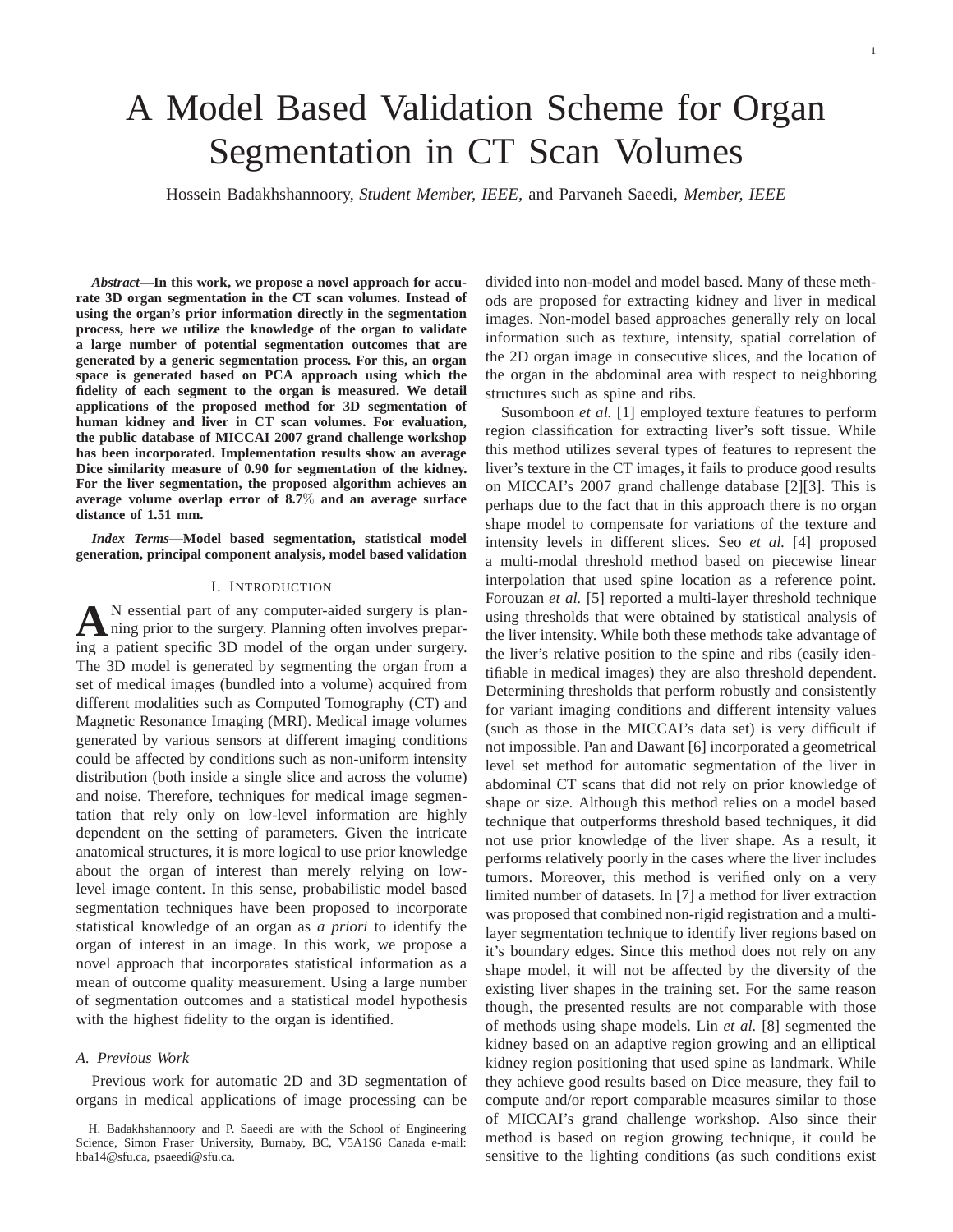in the MICCAI's dataset volumes). Wu and Sun reported a deformable contour based method using texture classification and shape to identify kidney in ultrasound images [9]. The proposed work was tested and verified only on ultrasound images. Ultrasound images are essentially very different from CT and MRI images which contain other similar looking structures and organs in close vicinity of the kidneys.

Non-model based methods for organ segmentation are subject to inaccuracies due to variation in imaging condition, presence of tumor inside the organ and noise. Relying on texture and image values could cause inaccuracies in the segmentation process as such features could change from one patient to another. Moreover, most of these methods are parameter dependent and for the best performance often these parameters require adjustment from one CT volume to another.

In recent years, model based image segmentation algorithms have been developed for various medical applications. These methods aim to recover an organ based on statistical information. State of the art algorithms on model based segmentation are based on active shape and appearance models [10][11]. Active shape and appearance models incorporate statistical or parametric shape models (from training data) in the actual segmentation process.

Cootes *et al.* [10] described point distribution models to construct statistical models of general shapes from a training set. They exploited a linear formulation of the shape models named Active Shape Models (ASM) to iteratively search for specific shapes in the image. In the work proposed here, a similar method to [10] is utilized by applying a PCA-based (Principal Component Analysis) model on a set of training data to generate a space (called organ space) that represents the object of interest. Here however, we propose a novel approach for incorporating the knowledge of the organ space for segmentation purposes. Kainmuller *et al.* [12] used ASM in combination with a model of the typical intensity distribution around the liver boundary and neighboring structures. The method in [13] incorporated statistical shape model in combination with an evolutionary algorithm to provide initialization for a deformable mesh that searches for human liver boundaries. Both of the two previous methods performed a search strategy similar to ASM with an improved initialization step. Ling *et al.* [14] expanded ASM by two new learning techniques, marginal space learning and steerable features accompanied with a new shape space initialization. They improved the original ASM by handling highly heterogeneous texture patterns. Wimmer proposed a new ASM [15] which was entirely built upon non-parametric estimates of probabilities. Spiegel *et al.* [16] proposed to apply non-rigid registration to remove the problem of establishing point correspondence among training data samples in ASM. Ali *et al.* [17] estimated kidney shape variations using a distance probabilistic model to approximate densities of kidney and its surroundings using Poisson distribution. Algorithms proposed in [12]-[17] are all variations of the original method by Cootes *et al.* [10][11] where the shape model of the organ was utilized as a priori to lead the segmentation algorithms to better results. All of these methods suggest improvements over the original approach either by improving the performance time or simplification

of the required steps for constructing the model. Here, we present a different approach for utilizing the ASM that uses the organ space as a selection tool to automatically choose segmentation parameters that lead to segmentation results with highest fidelity to the model.

The main advantage of the model based techniques is in their accuracy and robustness. They are also capable of compensating for the missing image features via interpolation. The performances of these methods however are dependent on the number and the type of the training data. Also if the shape to be segmented lies too far away from the model space, it might not be reachable even by those better methods that incorporate free-form deformation and statistical model based approaches. Therefore for some test volumes and organs, due to diversity in shape and size, their performance could vary. Also, all of the model based organ segmentation techniques proposed up to now have utilized statistical information of the organs as *a priori* to their main segmentation algorithm.

In this paper, we propose a novel alternative approach for utilizing statistical model information in an identification phase that is devised to choose the best segmentation candidates according to its distance from an organ's model space. Here, first a general segmentation algorithm that covers all segmentation results from under to over segmentation is used. After generating segmentation hypotheses, a statistical model, based on PCA, is used to generate an organ space. The distance of each candidate from the organ space is measured to choose the closest candidate as the best segmentation result. The main contributions of this work are as follows:

- 1) Introducing a novel approach to validate all potential unbiased segmentation outcomes according to the statistical characteristics of the organ, instead of leading the segmentation process towards results that are biased by the prior information.
- 2) A dynamic scheme that enables variation of segmentation quality control parameters for each slice of a CT volume independently and according to the fidelity of the generated outcome for that slice with the model (organ space).

These two contributions take advantage of both non-model and model based approaches to segment organs in CT scan volumes accurately.

#### II. PROPOSED METHOD

The proposed work in this paper is a model based general algorithm that instead of using the model information to direct the segmentation algorithm towards segmenting an organ in an image, uses the model information to choose a segment (among all possible segmentation outcomes) with the highest fidelity to the organ. The data flow diagram for this work is depicted in Fig. 1.

The algorithm includes two phases of training and testing. In the training phase, using the ground truth provided by the training dataset, an eigen space is constructed that describes the organ (this space is referred to as the organ space). The organ space is a group of eigenvectors that are generated by applying PCA over the ground truth of the training dataset.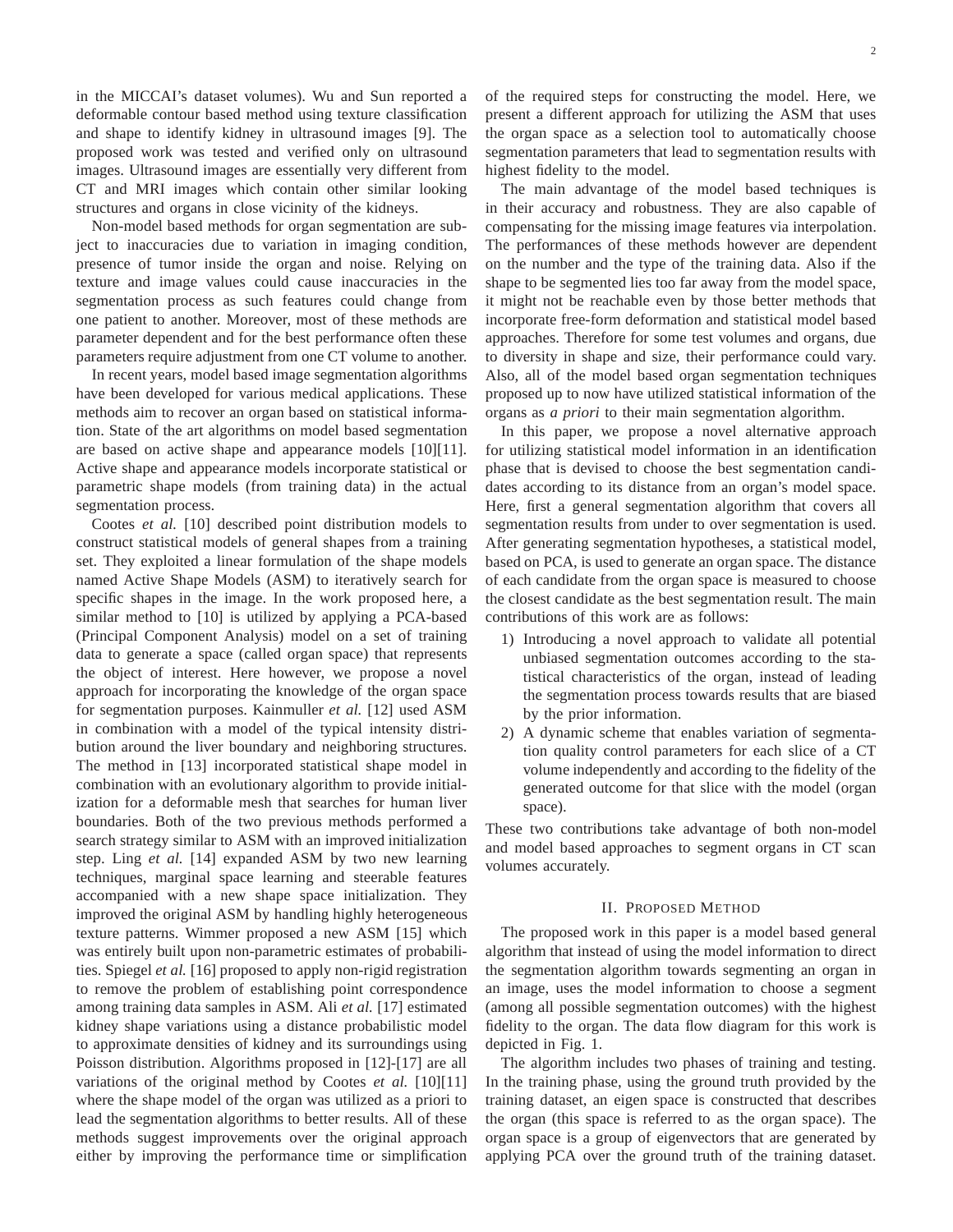In the testing phase, unknown CT volumes are processed to segment the organ of interest.

The testing phase includes four main procedures:

- 1) Pre-processing: This procedure includes an alignment process in which the orientation of the CT volumes are automatically estimated and corrected to a reference orientation. It is also responsible for establishing a starting point for the volume under process. This starting point relies on unique characteristics of the organ of interest and the general knowledge of the organ that occurs at a specific location within the volume.
- 2) Candidate Hypotheses Generation: This procedure segments each image slice into a large number of overlapping regions among which one region could potentially be the true region corresponding to the organ of interest on that specific slice.
- 3) Candidate Hypotheses Refinement: This procedure reduces the search space (candidate hypotheses) by constraints that incorporate relationships between organ's regions in consecutive slices of the volumes.
- 4) Best Hypothesis Selection: This procedure measures the quality of all generated candidate hypotheses (after step 3) according to the organ space generated in the training phase and identifies the best candidate.



Fig. 1. Flow diagram of the proposed method

In the following subsections, details of the training and testing procedures are described.

#### *A. Training Phase: PCA Based Model Generation*

The objective of this section is to create a vector space that represents an organ. Such space is a model that encapsulates the variations of the organ according to the training set volumes. In general an organ space can be created using boundaries, masks or image regions of the organ of interest in CT images. Such information is used to either create masks for the organ or extract the cropped image of the organ from the CT scan data to create the organ space. The space can be created for 2D images/masks of the organ or 3D volumes of images/masks of the organ. Therefore the input data to this

module could be 2D or 3D vector data of organ's mask or cropped image.

In this work, we have used different sets of information for the applications of the proposed method. In Section III, 3D kidney organ reconstruction, we have incorporated the cropped images of the kidney region in each training dataset volume. In Section IV we present the application of the proposed method for construction of 3D liver models. For this application, the 2D liver masks from the training data sets are used for creating the organ space. Fig. 2 shows image slice of abdominal area with its 2D mask and the extracted liver's image region. Fig. 3 shows how 2D extracted masks of the liver in the CT slices are piled up together to represent the 3D liver.



Fig. 2. Image of the abdominal area with its corresponding liver.



Fig. 3. A 3D liver volume and it's corresponding 2D liver masks.

One approach to create an organ space that encodes variations of an organ in a series of training data is to find the principal components of the distribution. This is equivalent to computing the eigenvectors of the covariance matrix of the set of vector data. Each input vector contributes more or less to each eigenvector. Each eigenvector looks like a ghostly organ mask or image depending on the input type. The eigenvectors form a space that represents the organ where each new organ vector data can be approximated using a linear combination of these eigenvectors. Here, without loss of generality we explain the generation of the model for a training set of 3D input vectors. Note that these vectors can contain either image pixels or binary mask values.

All the volumes in the training set of MICCAI's 2007 grand challenge workshop have the same size in sagittal  $(X)$  and coronal (Y) directions (512  $\times$  512 pixels) but the sampling in the transverse  $(Z)$  direction is not the same and therefore each volume has a different number of slices. Also the thickness of each volume is different and it varies from  $138mm$  to  $213mm$ with a mean of 175mm. In this work, all the volumes used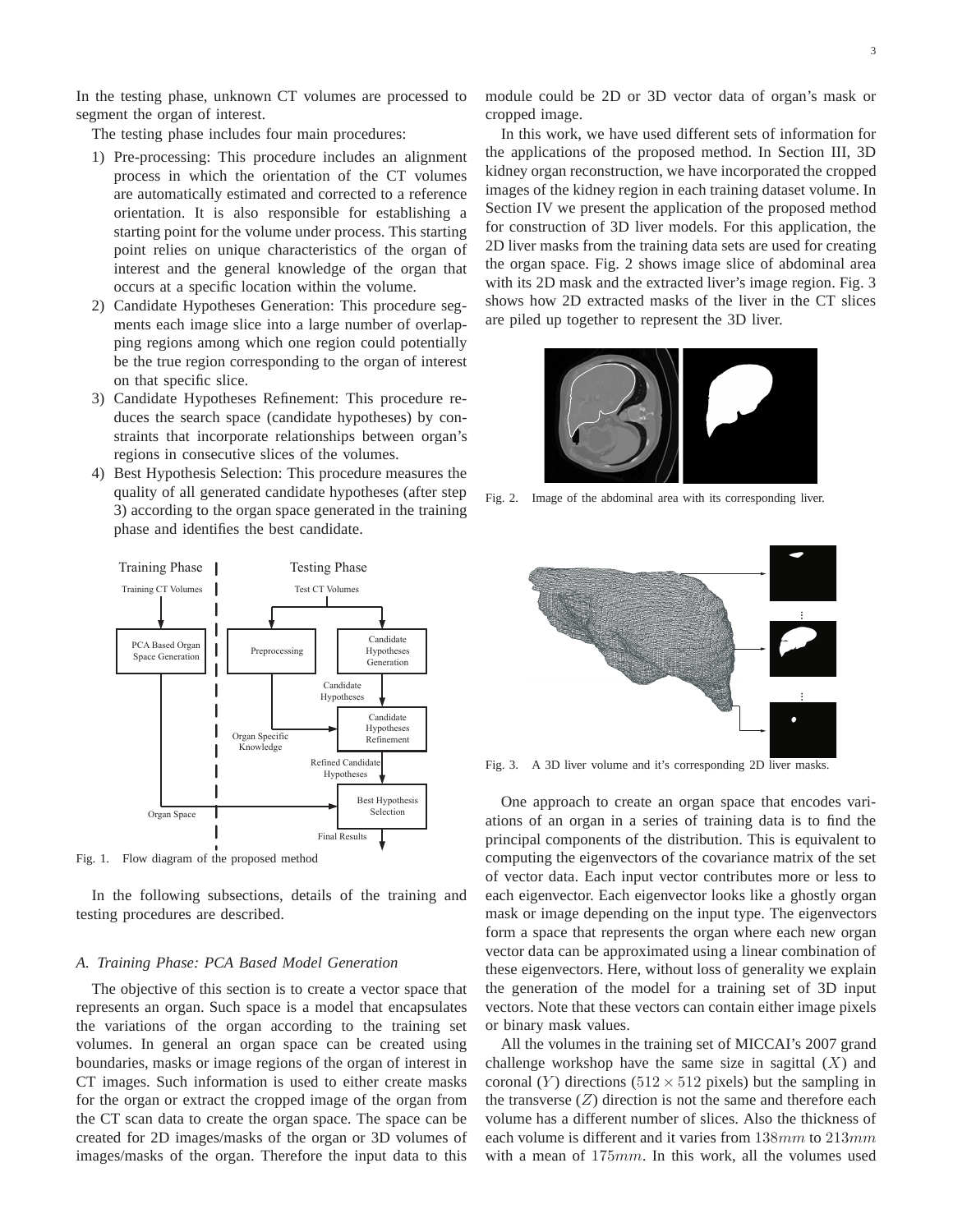in the training set for generating the PCA based model are re-sampled in the transverse direction to the same number of slices (100 for each volume). Because the size of an organ is different in different patients, and also the PCA input vector requires a fixed number of elements, the organ mask volume is re-sampled to 100 slices in the  $z$  direction using the nearest-neighbor scheme. Clearly, re-sampling volume masks into a fixed number of samples creates slices with different thicknesses (between different volumes). However, we found that within the range of organ sizes (in both training and test datasets) the PCA sufficiently encapsulates the overall variations of the organ to represent general characteristics of that organ.

We assume that each 3D input vector in the training set is a 3D array of  $X$  by  $Y$  by  $Z$  or equivalently a 1D vector of size  $X \cdot Y \cdot Z$ . If  $L_1$ ,  $L_2$ ,...,  $L_n$  are 1D vectors of the training set and  $\psi$  is their mean, the distance of each vector from its mean is defined by  $\phi_i = L_i - \psi$ . Here, we look for the set of *n* orthonormal vectors  $u_i$  that best describe the distribution of the vector data. These vectors are the result of applying PCA over the entire training set. They are eigenvectors of the following covariance matrix:

$$
C = \frac{1}{n} \sum_{i=1}^{n} \phi_i \phi_i^T = AA^T \tag{1}
$$

where  $A = [\phi_1 \phi_2 \dots \phi_n]$ . Usually matrix C is large and computing its eigenvectors is exhaustive. [20] introduced a computationally effective way to estimate these vectors. The number of data points in the organ space is  $n$ , therefore only  $n - 1$  meaningful eigenvectors exist and the remaining eigenvectors will have associated eigenvalues of zero. Due to this, the eigenvector equation can be solved for an  $n$  by  $n$ matrix instead of a  $X \cdot Y \cdot Z$  by  $X \cdot Y \cdot Z$  matrix. Consider the eigenvectors  $v_i$  of  $A<sup>T</sup>A$  such that:

$$
A^T A v_i = \mu_i v_i \tag{2}
$$

$$
AA^T A v_i = \mu_i A v_i \tag{3}
$$

Equation 3 shows that  $Av_i$  is an eigenvector of  $AA<sup>T</sup>$ . Using this, instead of calculating the eigenvectors of  $AA<sup>T</sup>$ , the eigenvectors of  $A^T A$  are calculated and are called  $v_i$ . Linear combination of  $v_i$  and the n training set vectors  $(\phi_i)$  is used to form the eigenvectors that represent the organ space and are called  $u_i$ . This is done by:

$$
u_i = \frac{1}{n} \sum_{j=1}^{n} v_{ij} \phi_j
$$
 (4)

Once eigenvectors are approximated, they are used to model the organ. This model is used (as explained in the Section II-B4) to measure the similarity of segmented regions (candidate hypotheses) to the organ.

## *B. Testing Phase*

This phase is responsible for processing unknown CT scan volumes to identify regions of the organ of interest. This phase includes four main processes that are explained next.

*1) Pre-processing:* Most interactive/semi-automatic segmentation algorithms [5][7] require a starting point (on the organ of interest) to be manually identified. This starting point is a crucial element with high impact on the accuracy of the segmentation results. Here the proposed work is fully automatic and therefore does not require identifying such starting point via manual interaction. To initially localize points that belong to the organ of interest, we propose a pre-processing procedure. This procedure utilizes specific and unique physical attributes of the organ and its environment to identify regions of CT volume images (in one slice or more) that belong to that organ. Clearly this procedure must be customized for different organs. We discuss in details examples of such procedure in the applications of the proposed method for kidney and liver 3D modeling.

*2) Candidate Hypotheses Generation:* For creating potential segment hypotheses, any common segmentation algorithm may be utilized. The basic idea is to create a set of variant segmentation parameters (algorithm dependent) that drives the segmentation results from under segmentation to over segmentation. For instance, let's assume that a segmentation algorithm Seq depends on N parameters  $p_1,..., p_N$ . If the lower and upper boundaries of these variables, presented by  $(v_{1l}, v_{1u}),..., (v_{Nl}, v_{Nu})$ , drive the output results from under to over segmentation, a combination of values for  $p_1 \in [v_{1l}, v_{1l}]$  $+ \Delta l_1,...,v_{1u}],...,p_N \in [v_{Nl} + \Delta l_N,...,v_{Nu}]$  will be generated to segment the input image multiple times. Every unique combination of  $p_1,..., p_N$  generates one set of segmentation results. The number of overall output segments depends on  $\Delta l_i$  where  $i \in 1,...,N$ .

*3) Candidate Hypotheses Refinement:* The purpose of this process is to refine potential candidates by utilizing information that was identified in the pre-processing phase. In general, this phase could rely on organ specific information to remove outliers. It could also involve further analysis (based on local or global features) to verify the fidelity of a hypothesis to the organ.

*4) Candidate Selection Based on Similarity to the Organ Space:* Similar to the approach proposed by [20], where the face space was used for face detection, the organ space can be used to measure the similarity of a candidate hypothesis to the organ. Each candidate hypothesis is a vector data, same as the training dataset that was used to create the organ space. For measuring the similarity of each candidate hypothesis vector  $(L_{hypo})$  with the organ, first, the mean adjusted hypothesis vector  $\phi_{hypo}$  is projected onto the organ space using:

$$
\phi_{hypo} = L_{hypo} - \psi \tag{5}
$$

$$
\eta_i = u_i \phi_{hypo} \tag{6}
$$

The result of this projection is a vector of  $[\eta_1, \eta_2, ..., \eta_n]$ . Each  $\eta_i$  represents the contribution of an eigenvector  $u_i$ in the reconstruction of projected candidate hypothesis. The reconstructed candidate hypothesis is then generated by:

$$
\phi_{rec} = \sum_{i=1}^{n} \eta_i u_i \tag{7}
$$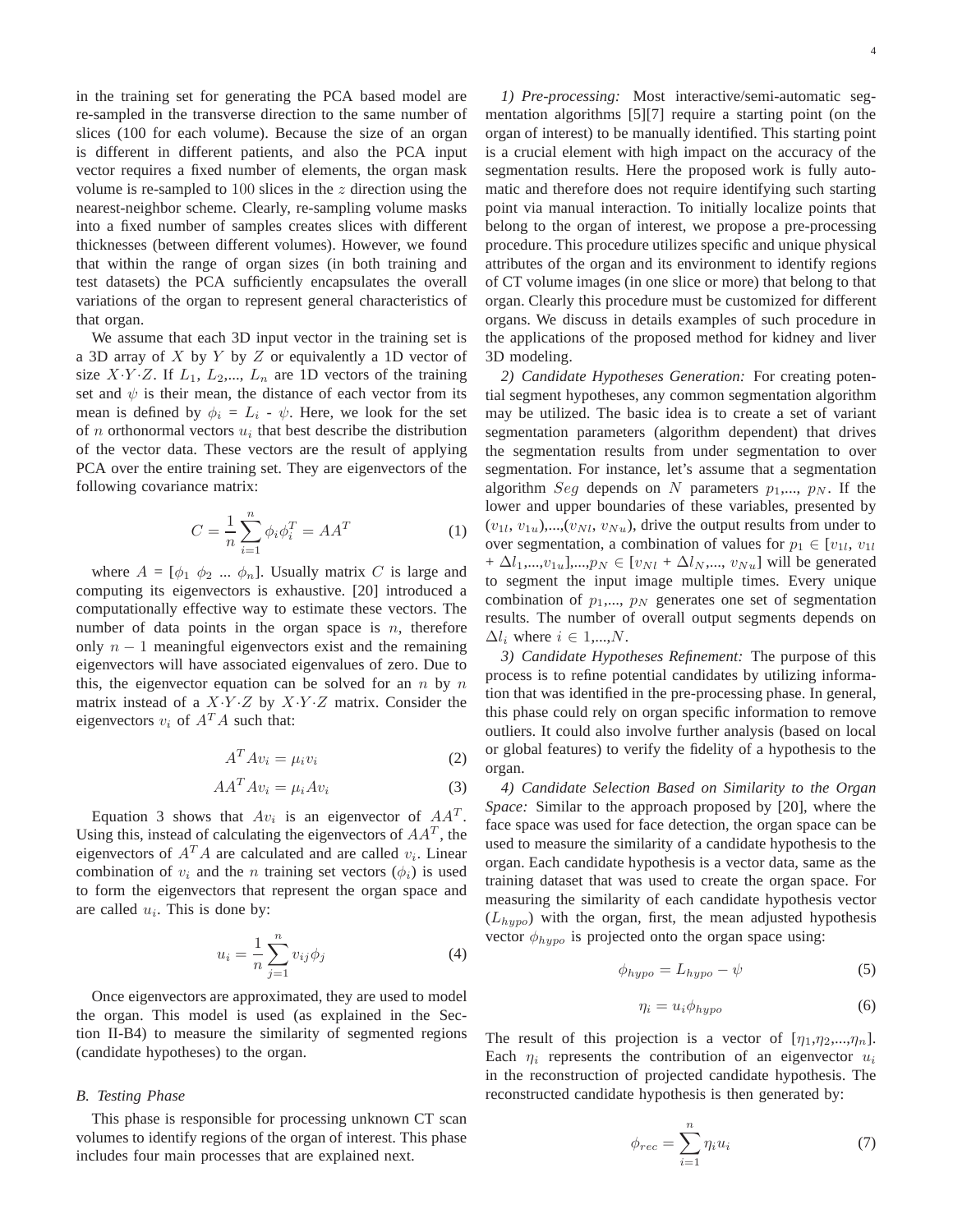For each refined candidate hypothesis, generated in Section II-B3, the Euclidean distance between the mean adjusted volume ( $\phi_{hypo}$ ) and the reconstructed version ( $\phi_{rec}$ ) is computed by:

$$
E = \parallel \phi_{rec} - \phi_{hypo} \parallel \tag{8}
$$

The candidate hypothesis with the smallest Euclidean distance from its reconstructed version in the organ space is chosen as the best segmentation result.

# III. APPLICATION OF PROPOSED METHOD FOR KIDNEY **SEGMENTATION**

In this section, the application of the proposed method for segmentation of the 3D right kidney in CT scan volumes is presented. We follow the same organization as in Section II for presenting processes utilized in this application.

#### *A. Training Phase: PCA based Model Generation*

For this application, a kidney space is generated for the 2D cropped images of the kidney from the training set of MICCAI's grand challenge workshop [2][3]. It is worth to mention that different volumes of the data have different thicknesses. They usually range between  $0.7mm$  to  $5mm$ in the  $Z$  direction (transverse). In order to establish correct correspondences between different volumes, all the volumes are re-sampled to the same number of slices  $(100)$  in the Z direction. First the CT volume is divided into several sections in the transverse direction with each section containing the same number of slices in them (5 slices in this work). The kidney is then manually extracted for all slices and translated into the center of a blank image with the same size as the image slice. The kidney images of each section, from the training set of MICCAI's CT volumes, are used to train the kidney space for that section of slices. Here, shape, texture, intensity, and size of kidney regions are more similar to each other for closer slices. Therefore, multiple kidney spaces are generated for different transverse sections of CT volumes along the transverse direction. The process of assigning different slices to different sections is shown in Fig 4.



Fig. 4. Different sections of CT scan volumes used for kidney spaces.

#### *B. Testing Phase: Pre-processing*

The pre-processing phase includes two main automatic processes: aligning the dataset volumes, and identifying those slices of each volume that indeed include the organ of interest and finding an initial starting point within the organ.

*1) Aligning volumes:* In order to identify the orientation of the dataset volume and to correct for potentially various orientations the following algorithm is implemented:

- i) The area associated with the spine (refer to as spine mask) in the physical middle slice of each test volume in the transverse direction is extracted according to the described procedure in Section III-B2.ii.a. The center of gravity of this mask is also computed.
- ii) The lengths of all line segments passing through the center of gravity and limited to the boundaries of the mask ([-90:1:90] degrees) are computed.
- iii) The rotation angle corresponding to longest line segment is found. The image is then rotated back by that angle. After the rotation the longest axis of the spine mask becomes parallel with image horizontal axis. To make sure that the spine is always rotated in the correct direction (we want the spine to be on the right side of the image) the distance of the spine mask's center of gravity from image right border is used. Once the rotation angle and the rotation direction are estimated, all slices of the volume are rotated, Fig. 5.



Fig. 5. Visual presentation of the aligning process for dataset volumes.

*2) Organ region identification:* In this phase, first the upper and lower slices, corresponding to the beginning and end of the kidney in the CT volume, are automatically identified. Once these slices are identified, their middle slice is processed to find the kidney region in it. This section includes two main processes.

- i) A fully automated organ reconstruction system requires automatic identification of slices that include that organ within each volume. Such algorithm varies from organ to organ as characteristics of various organs differ. In this section, we introduce a method for identification of the lower and upper boundary slices of the CT volume that contain the kidney (in the transverse direction). This algorithm includes three steps:
	- a) In the first step, each slice is thresholded in the transverse direction using a dynamic threshold that is determined for each slice by:

$$
TR = k \times mean(I) \tag{9}
$$

here  $k$  is set to 1.35 (a constant value for the entire dataset volumes, found empirically) and I is the image region corresponding the abdominal area of each slice (estimated as described in Section III-B2.ii.b), Fig. 6.

b) Next we identify a slice that includes the kidney (starting slice). Based on the observation from the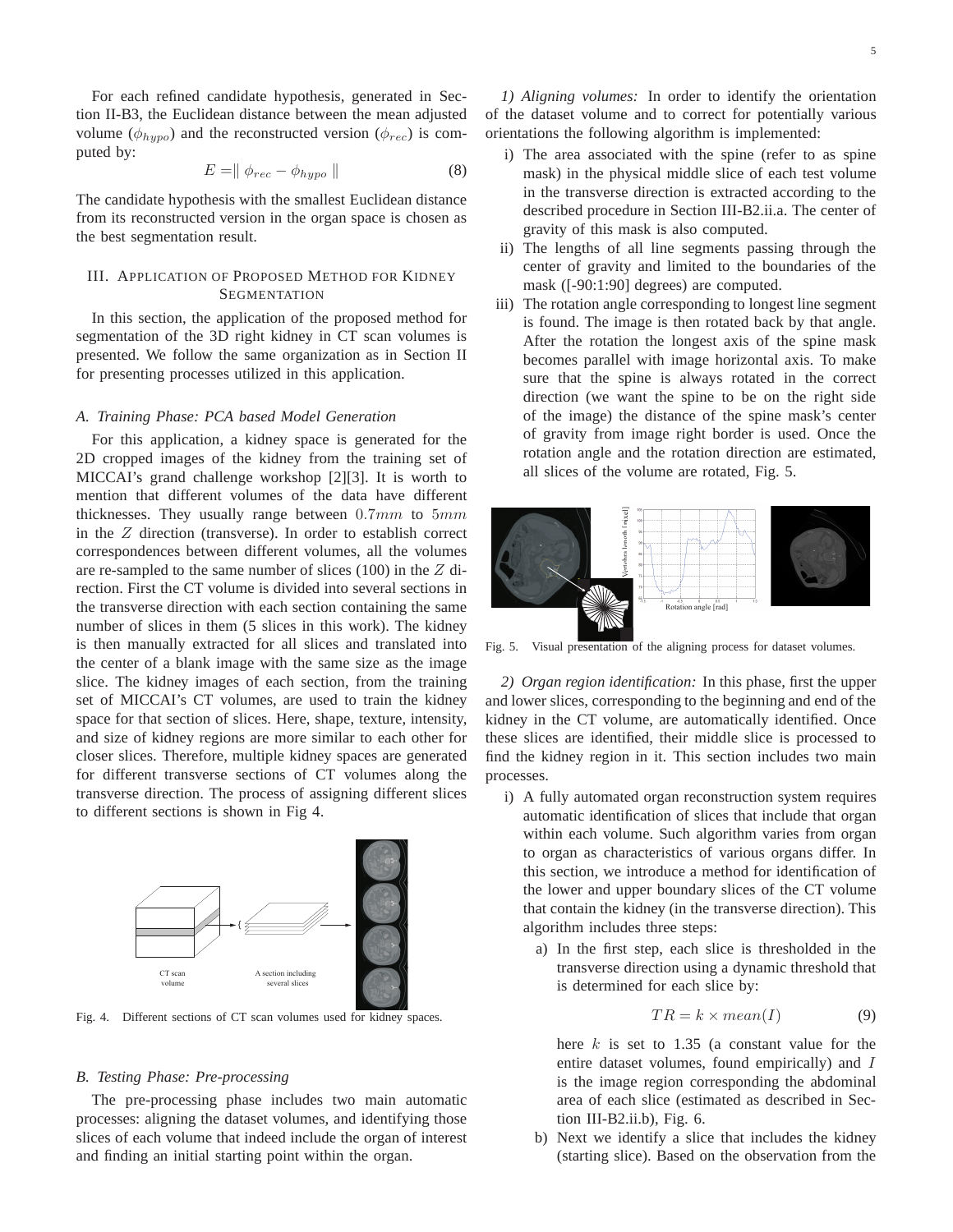

Fig. 6. Left is the slice from transverse direction containing only the abdominal area and right is the thresholded image.

training datasets, usually slices that fall between the bottom slice of the liver and the slice corresponding to the largest 2D liver surface (in the transverse direction) contain a slice that corresponds to a large 2D segment of kidney. Identification of slices containing the largest 2D surface and the bottom slice of the liver are described in section IV-B. Therefore, the slice corresponding to the midpoint between these two slices is chosen as the starting slice of each volume. Using the kidney subregion area, as described in section III-B2.ii.c, a kidney mask guesstimate is extracted for the starting slice. The thresholded image from step III-B2.i.a is then utilized to identify the segment with largest area in kidney subregion.

- c) Finally, the algorithm propagates the kidney mask guesstimates in two directions from the starting slice (in the transverse direction). The propagation is performed by choosing the segment with the largest area overlap with the kidney mask guesstimate of the previous slice. This process continues in both directions until the mask guesstimates reach to zero at the two ends.
- ii) In this section, the middle slice of the kidney slices is processed to estimate the approximate location of the kidney. The relative location of the kidney with respect to the spine is used for this purpose. This procedure includes the following steps:
	- a) In CT scan images of the abdominal area, pixels corresponding to bones (spine and ribs) appear substantially brighter than pixels of soft tissue regions. Using intensity based thresholding approach (similar to [8]), the middle slice is thresholded. The threshold value is found empirically based on the training dataset. For CT scan images with maximum and minimum pixel values of 1024 and -1024, this threshold was set to 400. To make the process more robust, 10 slices before and 10 slices after the middle slice are also thresholded. The thresholded results of all 21 images are unionized. The resulting image is a binary mask that holds values of 1 for spine and rib regions and 0 otherwise. In this process, some soft tissues with brighter intensities (Fig. 7.a) could be wrongly thresholded and therefore will be added to the mask. These

points are usually sparse and filtered out using a morphological operations that first fills the holes and then removes rib regions (connected to the spine) using a disk structuring element (SE) of radius 4 pixels (Fig. 7.b). The largest connected piece in the resultant image is then identified as spine, Fig. 7.c.

- b) Now, we extract the boundary of abdominal area. For this, first the middle slice is enhanced using a Log transform. Canny edge detector is then applied. The NOT of the resulting edge map image is opened with a circular SE of radius 4. The largest piece of the resultant mask is selected. This region represents the entire abdominal area and its boundary is extracted to highlight the region in which the kidney is located (Figs. 7.d, e and f).
- c) In the final step, we require to identify a subregion within the abdominal area that most likely contains the kidney or parts of it. Focusing on processing a smaller region of the image, reduces the chance of misidentification of the kidney which is a real problem given it's size and texture in comparison with its neighboring organs such as heart and gall bladder. Usually, the location of the kidney with respect to spine, lies on a line that creates a  $70^{\circ}$ angle with the horizontal line passing from the center of the spine (Fig. 8.a). The  $70^{\circ}$  is determined empirically. Therefore from the center (center of gravity) of the spine mask, a line is emitted at 70° and its intersection with the boundary of the abdominal region is found (length of l). Center of the kidney is usually located at a distance of 0.3l from the center of spine. A circular region (radius of 50 pixels) that most likely withholds the kidney, is then centered at the location of 0.3l , Fig. 8.b.



of Log transformed image opened piece of NOT image Fig. 7. Kidney extraction: extracting spine and abdomen area boundary.

## *C. Testing Phase: Candidate Hypotheses Generation*

After the pre-processing, segmentation is performed on all images of the CT scan volume and all candidate segments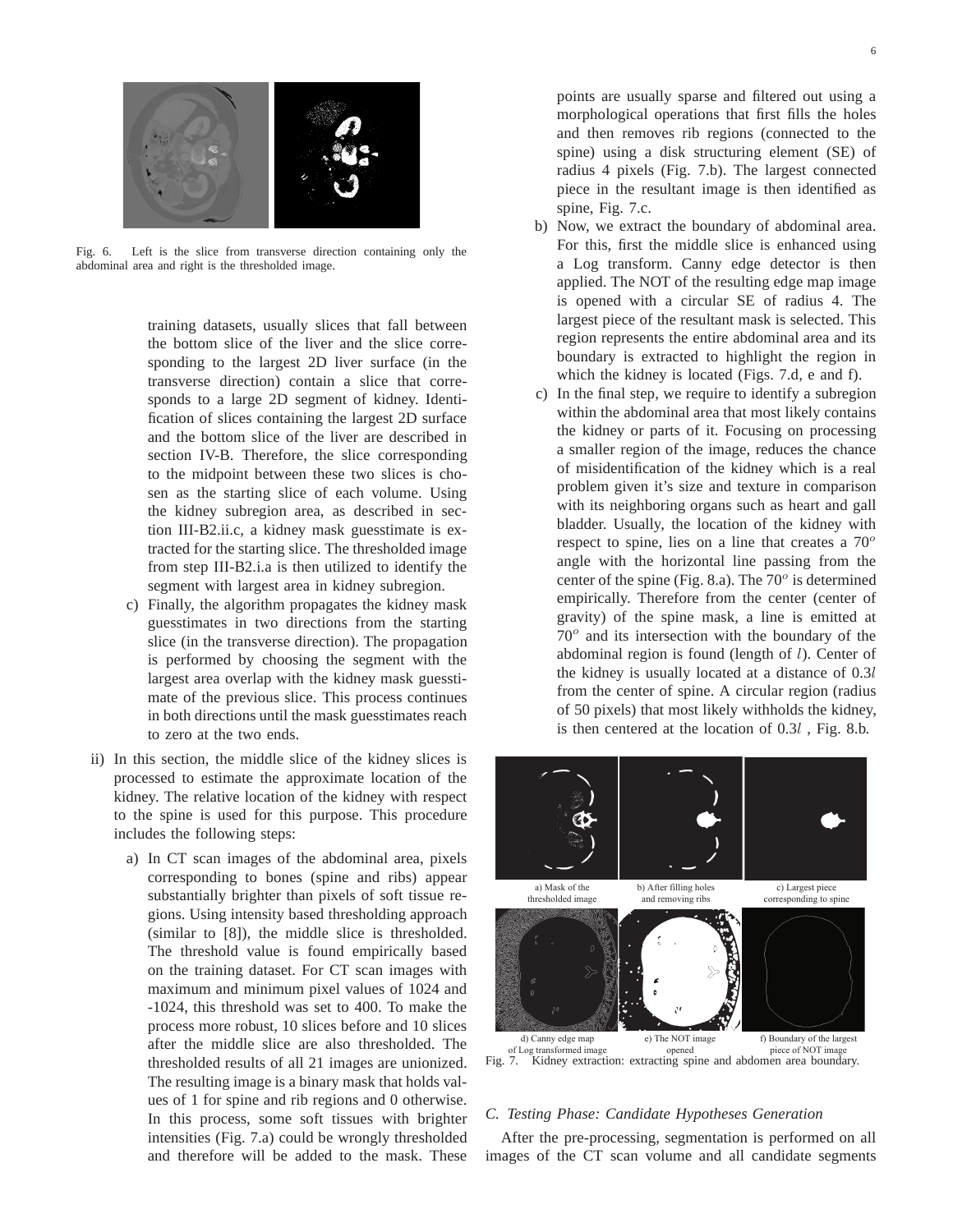

Fig. 8. Kidney extraction pre-processing: extracting kidney location center.

are identified. These candidates are generated for every 2D slice of each volume of the test set using the graph based segmentation method [18]. Graph-based segmentation is a method capable of preserving details in low-variability image regions while ignoring details in high-variability areas. The algorithm includes following steps:

- i) Each image pixel is considered as a region where it corresponds to a node  $(v \in V)$  in the overall image graph of  $G(V, E)$ .
- ii) Neighboring pixels are connected by undirected edges  $(e \in E)$ . For each edge a weight coefficient is computed according to the dissimilarities between pixels.
- iii) Similar regions  $A$  and  $B$  are merged together to produce a larger region if the following condition is held:

$$
Diff(A, B) \le MInt(A, B) \tag{10}
$$

Where

$$
Diff(A, B) = \min_{v_i \in A, v_j \in B, (v_i, v_j) \in E} w((v_i, v_j))
$$
 (11)

Here E is the graph edge set and  $w((v_i, v_j))$  is the weight between vertex  $v_i$  and  $v_j$ .

$$
MInt(A, B) = min(int(A) + \tau(A), Int(B) + \tau(B)))
$$
\n(12)

$$
Int(A) = \max_{e \in MST(A, E)} w(e) \tag{13}
$$

MST represents the Minimum Spanning Tree graph  $G(V, E)$ .

$$
\tau(A) = \frac{k}{|A|} \tag{14}
$$

The control parameters of this algorithm include: Gaussian smoothing  $\sigma$ , threshold function  $\tau$ , and scale of observation k.

The range of values selected for  $\sigma$  and  $\tau$  are found through statistical analysis of the data in the training sets. Initially, values of  $\sigma \in [0.1 : 0.2 : 1.7]$  and  $\tau \in [5 : 25 : 155]$  were used to segment each slice of every training dataset volume,  $9 \times 7 = 63$  segment images for each slice. The overlaps of all segment images of a slice with the mask of that slice (from the ground truth) are computed and the  $\sigma$  and  $\tau$  of the segment image with the highest overlap are collected. The histograms of the distribution of these two parameters were then estimated, Fig. 9.

Using these histograms, a range of  $[0.1 : 0.2 : 1.1]$  for  $\sigma$  and a range of  $[5:25:105]$  for  $\tau$  are chosen. These ranges cover 90% of the best potential  $\sigma$  and  $\tau$  according to the training



Fig. 9. Distributions of  $\sigma$  and  $\tau$  values for the kidney.

dataset volumes. The observation scale of  $k$  proved to have minimal affects on the results and therefore was kept constant at 50.

At the end of this process, for each slice of the CT volume a large number of candidate segments are extracted. These candidates are refined in the next process.

## *D. Testing Phase: Candidate Hypotheses Refinement*

This procedure begins from the middle slice. Using the kidney's potential location (found Section III-B2.i.c), all detected segments of the middle slice, are inspected and only those that fully or partially overlap with that circular region are kept. For the middle slice, all these candidates are passed to Section III-E where only one segment that represents the best kidney region for the middle slice is selected.

The process of hypotheses refinement for other CT slices is slightly different from the middle slice and it is based on the overlap of candidate hypotheses with the best candidate segment from the previous slice. Since the starting point for the processing is the middle slice, this procedure treats CT slices in two batches. Both batches start from the middle slice but move in opposite directions. In each slice, all candidate hypotheses that have overlaps smaller than 50% with the kidney segment (best chosen segment) of the previous slice will be removed.

At the end of this process, for each slice, a number of hypotheses are remained that location- and size-wise are the most probable representative of the kidney region for that slice.

#### *E. Testing Phase: Best Hypothesis Selection*

At this point, for each slice there are a number of potential kidney region hypotheses. These candidates are projected into their corresponding kidney space (from III-A) and the hypothesis with the smallest Euclidean distance (as described in Section II-B3) is chosen as the kidney region (kidney mask) of that slice. Once the best candidates for all slices are identified, they are stacked up together to generate a 3D model of the kidney. To refine this 3D model, a post processing based on morphological operation in the sagittal direction is performed. Here the mask slices of the kidney (in the sagittal direction) are first opened by a disk SE of radius 2 pixels and then closed by a disk structuring element of radius 4 pixels. This procedure fills out small holes inside the kidney mask and removes the excess small parts attached to it boundaries.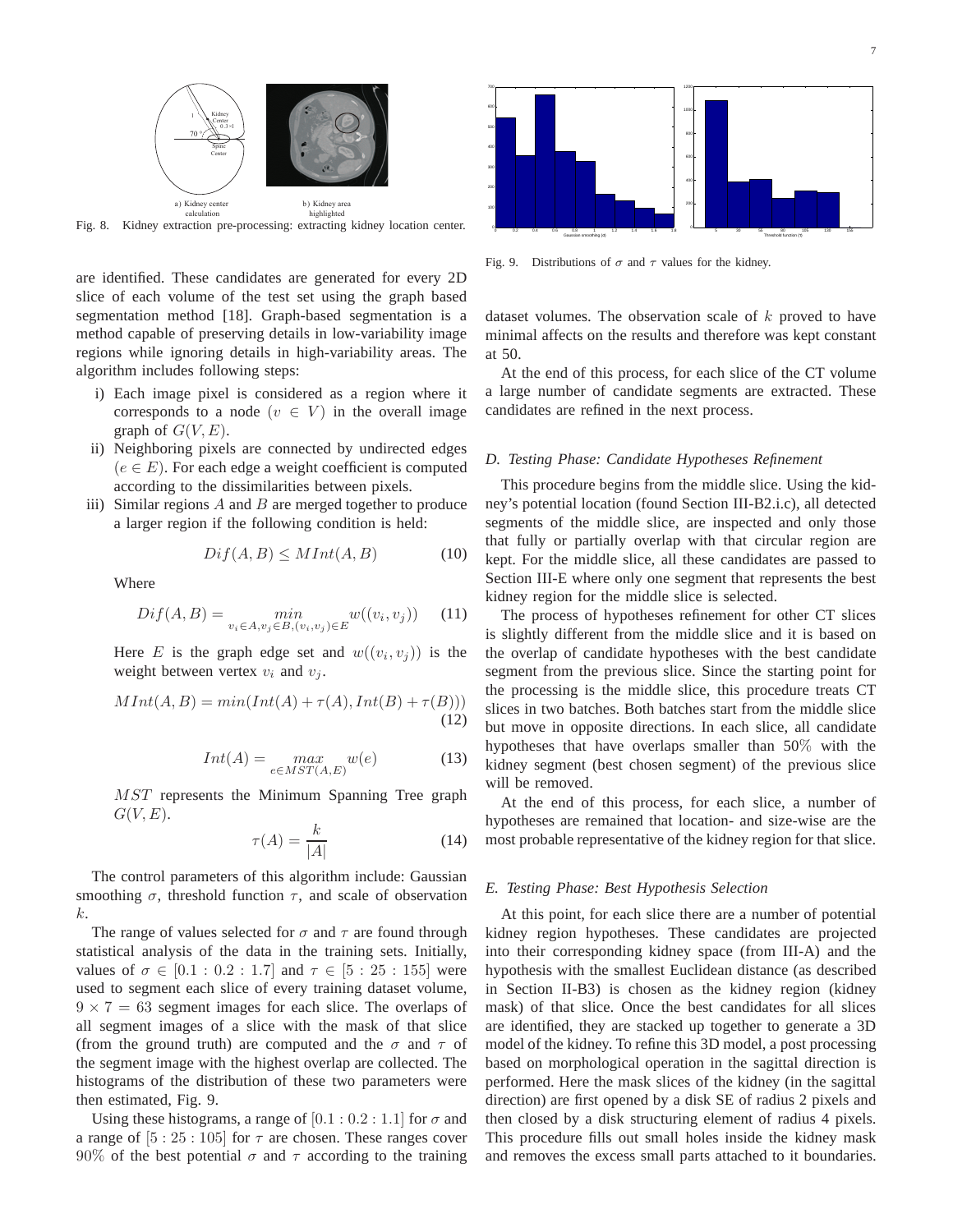# *F. Results*

Some segmentation results for different CT slices are shown in Fig. 10. In these results, the ground truth are shown with white solid lines and the contours found by the proposed method with black lines. The quantitative assessment of the algorithm based on the entire test set volumes is presented in Section V.



Fig. 10. Results of kidney segmentation in transverse (left), coronal (center) and sagittal (right) directions; black: ground truth, and white: our method).

## IV. APPLICATION OF PROPOSED METHOD FOR LIVER **SEGMENTATION**

In this section, the application of the proposed method for segmentation of 3D liver in CT scan volumes is presented. For this application, the organ space is generated from 3D mask volumes of the liver of MICCAI's 2007 grand challenge workshop training dataset of twenty patients.

Human liver has a soft triangular shape with four lobes that are different in shape and size. Slicing 3D CT volumes of liver's in the transverse direction usually results in images that include more than one liver piece. This adds to the complexity of candidate hypotheses and makes their identification process more complicated. Therefore, CT volumes of liver are processed in the coronal and sagittal directions in which the observed 2D liver regions consist of one single piece.

## *A. Training Phase: PCA based Model Generation*

Similar to Section III-A, in this section a liver space is generated for 3D masks in the training dataset. Liver masks for 2D slices of CT training volumes are extracted and stacked up, Fig. 3. These 3D mask volumes are used to generate the liver space. This liver space is later used for assessment and identification of candidate segment hypotheses.

#### *B. Testing Phase: Pre-processing*

The pre-processing phase includes two main automatic processes: aligning the dataset volumes, and identifying those slices of each volume that indeed include the liver. The aligning of dataset volumes is performed by procedure presented in Section III-B1. Since the number of slices and the location of the liver in each volume varies, the following procedure is performed to identify those slices that include the liver. This procedure includes three steps:

- i) In the first step, a number of 3D models of the liver are generated using segmentation results of the liver slices in the sagittal and coronal directions. Human's liver is the largest glandular organ of the body within the abdominal area. When looking at the CT volumes, the middle slice (regardless of the number of slices) always includes a segment from the liver. Also in the middle slice, the segment corresponding to the liver usually is the largest segment among all detected segments that correspond to other organs or areas. These two observations are utilized in this step. Therefore, starting from the middle slice of each test volume and moving in two directions, for both sagittal and coronal axes, we generate 21 3D liver models (by changing  $\beta$  in each case). Here each slice of each volume is segmented 21 times. The 3D model for each  $\beta$  is generated by moving from the middle slice in two directions and choosing the segment (for the results of current  $\beta$ ) with the maximum overlap with the liver segment from the previous slice. Obviously, the qualities of these models are different and their number depends on the range of segmentation parameters used in the system (in our work 21 3D models).
- ii) In this step, the system identifies the slice that most probably corresponds to largest liver region for the test volume (in the transverse direction). For each 3D model generated in step i, the slice (in the transverse direction) corresponding to the largest liver segment is identified. Once all such slices are identified for all the 3D models, a voting scheme is used to identify the most popular slice. We refer to this slice as the center slice although it generally does not correspond to the physical center of the liver. Once this center slice is identified, the next step is incorporated to estimate the upper and lower boundaries of the liver slices.
- iii) In this step the liver's upper and the lower boundary slices in the transverse direction are identified as following:
	- a) A number of liver mask candidates are generated for the center slice that was found in step ii. As described in Section II-B, using a range of segmentation parameters, a number of liver segments are generated (one segment for each set of parameter).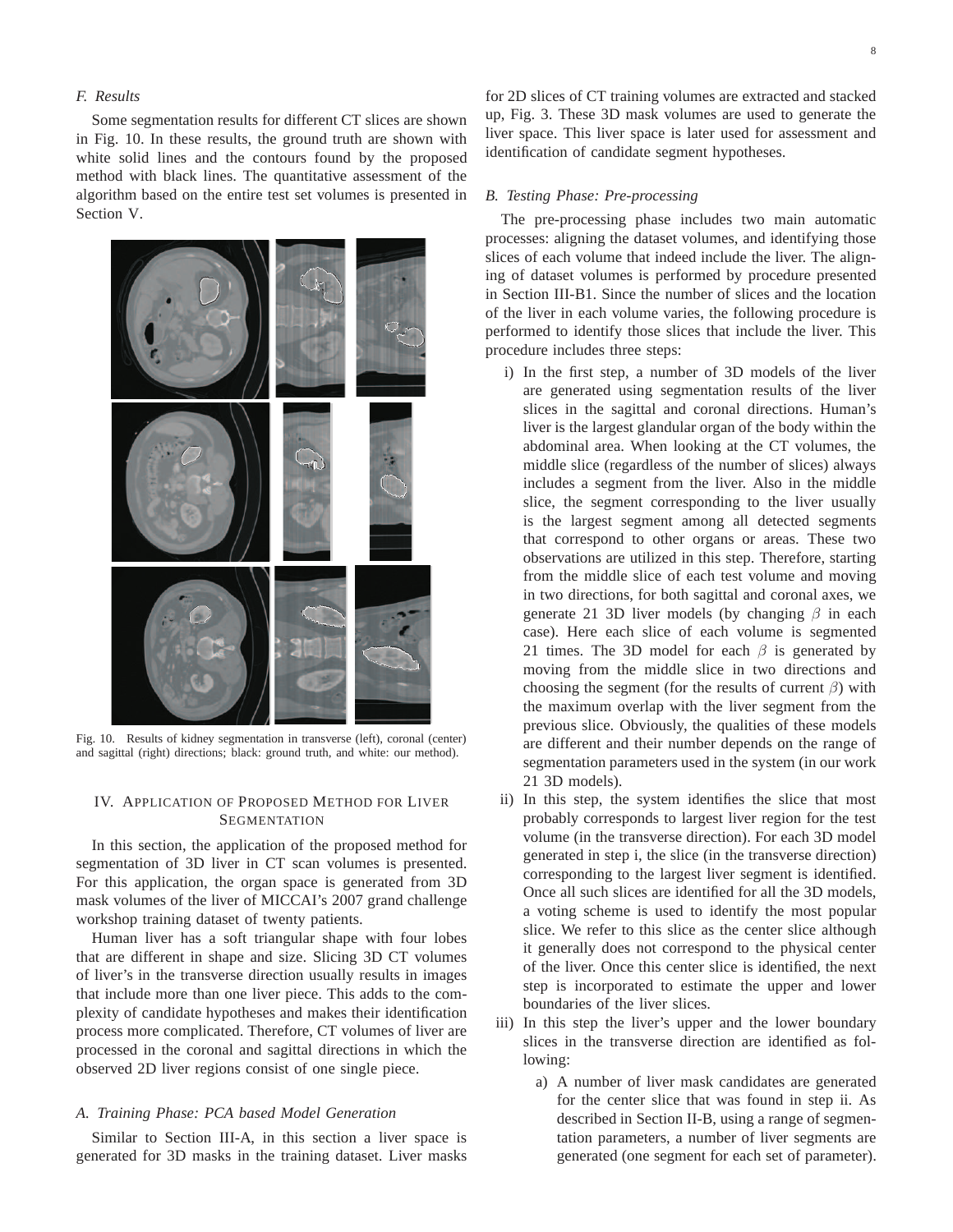All these candidate segments are added together and thresholded. The threshold value is dynamically chosen so that the resultant segment has the highest similarity with the 2D mask extracted from the 3D training model (Section II-A). The 2D mask of the 3D training model is chosen according to the liver area (the largest).

- b) The remaining slices in the transverse direction are treated in the same way but in two opposite directions. Therefore, each test volume slice image is segmented several times. The segmentation results are added together and thresholded using the threshold value found in iii.a. The segment with the largest overlap with the liver segment from the previous slice is considered as the liver segment for that slice.
- c) This process is repeated until the liver mask area becomes zero in both directions. At that point the algorithm has reached to the boundary slices of that data set volume.

#### *C. Testing Phase: Candidate Hypotheses Generation*

To highlight the generality of the proposed algorithm, for the liver segmentation application a different segmentation algorithm (the Mean Shift segmentation method [19]) is utilized.

Mean shift segmentation is a non-parametric feature space originally introduced in [22]. In mean shift segmentation usually an attribute of the image (for example color or intensity) is chosen as the feature. Therefore, first a search window is chosen and is centered on an initial location. The mean location of the data in that window represents the new centroid. Therefore, the search window is migrated to a new position which is centered at the location of the centroid found from the previous step. The procedure is repeated until window has reached a local maximum in the density function and the movement of the window's centroid becomes negligible. When segmenting an image, search windows are uniformly positioned over the image data. The converged mean shift window for each initial position is found and windows with the same local maxima are merged together. Mean shift segmentation algorithm controls the quality of segments through three parameters of intensity  $(h_r)$  and spatial  $(h_s)$  resolutions, and minimum segment size.  $h_s$  affects the smoothing, and connectivity of the potential segments and  $h_r$  controls the number of segments. The minimum segment size is the area (in pixel) of the smallest individual segment.

In this work the minimum segment size was kept fixed at 20 pixels. The range of values selected for  $h_r$  and  $h_s$  are found through statistical analysis of the data in the training sets. Initially, values of  $h_r \in [1 : 2 : 27]$  and  $h_s \in [1 : 2 : 27]$ 2 : 15] were used to segment each slice of every training volume. The overlap of all segmented images of a slice with the mask of that slice (from the ground truth) is estimated and the  $h_r$  and  $h_s$  of the segmented image with the highest overlap are collected. The histograms of the distribution for these two parameters are then estimated, Fig. 11. Using these histograms, the range of  $h_r$  and  $h_s$  are then set to [5 : 2 : 23]



Fig. 11. Distributions of  $h_r$  and  $h_s$  values for the liver.

and  $[3:2:13]$ . Using these two ranges, over  $90\%$  of the data in the training volumes will be segmented to their potential segments.

## *D. Testing Phase: Candidate Hypotheses Refinement*

The process of candidate hypotheses generation starts from the middle slice of each CT volume in the coronal and sagittal directions where liver has its largest or near largest 2D surface.

Due to the large size and unique texture of the liver region, the candidate hypotheses generation process tends, occasionally, to cut the liver into smaller pieces. To ensure that such condition does not jeopardize the quality of the process, a post processing procedure is proposed in here. This procedure allows reduction of a large number of segments into a smaller number but more consistent set. It includes the following steps:

- i) The boundary edges of segment regions (for each set of parameter combination) are extracted to form an edge map  $(EM)$ .
- ii) The EMs of each image (one EM for each set of parameters) are added together to form an accumulative edge map  $(AEM)$  for that input image (equation 15).

$$
AEM = \sum_{s} EM \tag{15}
$$

- iii) The contrast of AEM is enhanced using the Log transform. The AEM image includes a few gray levels. The logarithmic correction in here expands the low level range of the AEM image. This allows utilizing the thresholding process at finer levels which leads to a larger number of segment candidates with more precise differences.
- iv) Contrast enhanced AEM is then thresholded to form an Enhanced Edge Map  $(EEM)$  that includes isolated connected regions. This is described by equation 16:

$$
EEM_{\beta}(x, y) = \begin{cases} 1 & Log(AEM(x, y)) > Threshold \\ 0 & otherwise \end{cases}
$$
  
where 
$$
Thresh = max(max(Log(AEM)))/\beta.
$$
 (16)

The threshold applied here  $(Thresh,$  the frequency of observation in the segmentation) represents the minimum strength of the boundaries of each segment hypothesis. Naturally, a constant Thresh would not provide same quality results across all input images. Therefore, different values of  $\beta$  are utilized to generate a number of  $Threshs$  and  $EEM$  images. A range of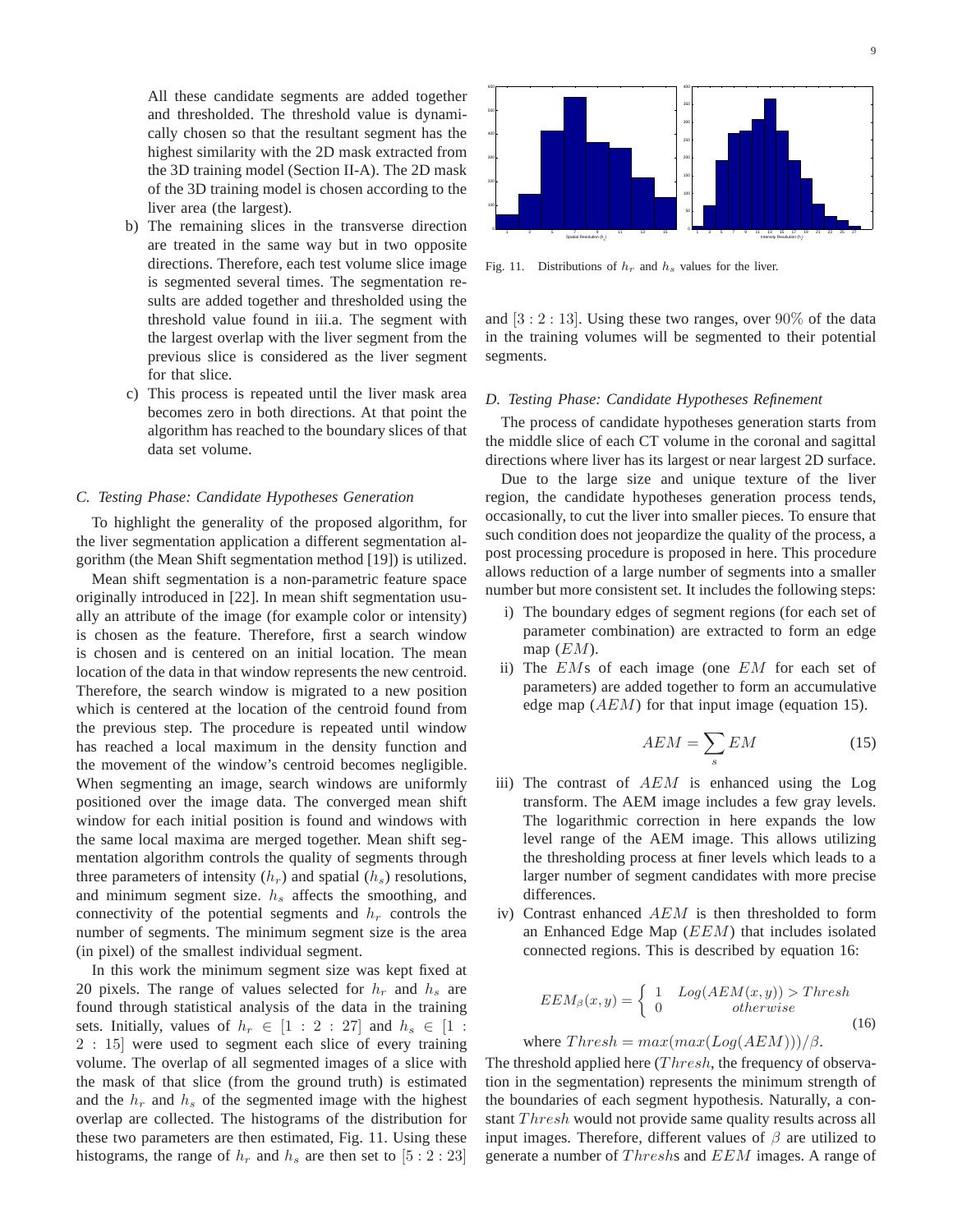[1.5,1.6,...,3.5] for  $\beta$  is used for the liver segmentation in this work. This range was found empirically by inspecting thirty liver CT scan volumes of different patients including a variety of shapes and imaging conditions.

At each slice, different EEMs are generated according to equation 16. If the processed slice is indeed the middle slice of the CT volume, the algorithm selects the segment (in  $EEM$ ) with the largest area as the best segment representative of the liver. If the current slice is not the middle slice of the volume, the segment (in  $EEM$ ) with the largest overlap with the liver's segment from the previous slice is considered as the liver segment. This segment is first morphologically opened by a circular SE (radius of 4 pixels) to remove any excess small parts around its boundary. Next a morphological hole filling process is applied to fill any small gaps within this segment. Sample EEM results with their detected liver segments at different  $\beta$ s are shown in Fig. 12.

After extracting all liver segments of a volume for a  $\beta$  value, these masks are stacked up together to form a candidate 3D liver mask volume. This implies that for each  $Thresh$  (or  $\beta$ ) value, one liver volume hypothesis is generated.

As mentioned earlier, the segmentation candidate generation for liver is performed in the sagittal and coronal directions. If segmentation results in any of those directions include an extra part attached to them, when viewing from transverse direction, such extra part manifest itself as a line of angle zero or 90 degrees. This is clearly under the condition that such an extra piece is not constantly found on consecutive slices. To filter out such those lines, first all detected segments are stacked together to create a 3D model. Then the model is sliced in the transverse direction and filtered using a morphological post processing with a line SE.

Fig. 13 shows three examples of 3D volumes generated for different values of  $\beta$  along with the associated 3D ground truth.



Fig. 12. Sample  $EEM$  for different  $\beta$  values (top row) with the corresponding extracted mask candidate (bottom row) for the liver extraction application.

## *E. Testing Phase: Best Hypotheses Selection*

After generating all liver volume candidate hypotheses (including all candidate hypotheses for both sagittal and coronal directions) they are projected into the liver space according to equation 6. They are then reconstructed using equation 7 and



Fig. 13. Sample 3D volume mask representation for different  $\beta$  values in the liver extraction application.

the hypothesis with the smallest Euclidean distance from its reconstructed version is chosen as the best 3D reconstructed model of the liver for that CT volume. Note that here we have created two sets of models: one using the data in the sagittal direction and one using the coronal direction. The two sets of models are then measured against the PCA model and the model with the highest similarity will be chosen. Therefore the final selected 3D model could have been originated from either sagittal or coronal directions.

## *F. Results*

Fig. 14 shows some examples of the detected 2D liver mask boundaries along with their corresponding ground truth at transverse, coronal and sagittal directions.

In these results, the ground truth is shown by white lines and the results of the proposed method are shown with black. Quantitative results along with a comparison with the state of art are presented in the next section.

#### V. TEST RESULTS

This section presents complete results and discussions for both applications of the proposed method. In generating segmentation results, the dataset of MICCAI's 2007 grand challenge workshop is used. This dataset includes 20 training and 10 test CT scan volumes.

In the kidney case, we used 23 volumes (15 training and 8 test) provided for the MICCAI's grand challenge. The MICCAI's grand challenge was designed for the liver 3D modeling and therefore some of its volumes did not include the kidney organ completely. Also, the training volumes did not include the ground truth for the kidney. Therefore, the ground truth for both training and test volumes were found manually.

For the liver, in order to generate the organ space for the PCA based model of the liver, first all 20 training volumes were used. The ground truth (liver masks for the training volumes) was provided by the MICCAI's workshop. The ground truth for the test volumes however was not provided but the quality of the results was measured against MICCAI's ground truth by MICCAI's workshop. By exchanging the role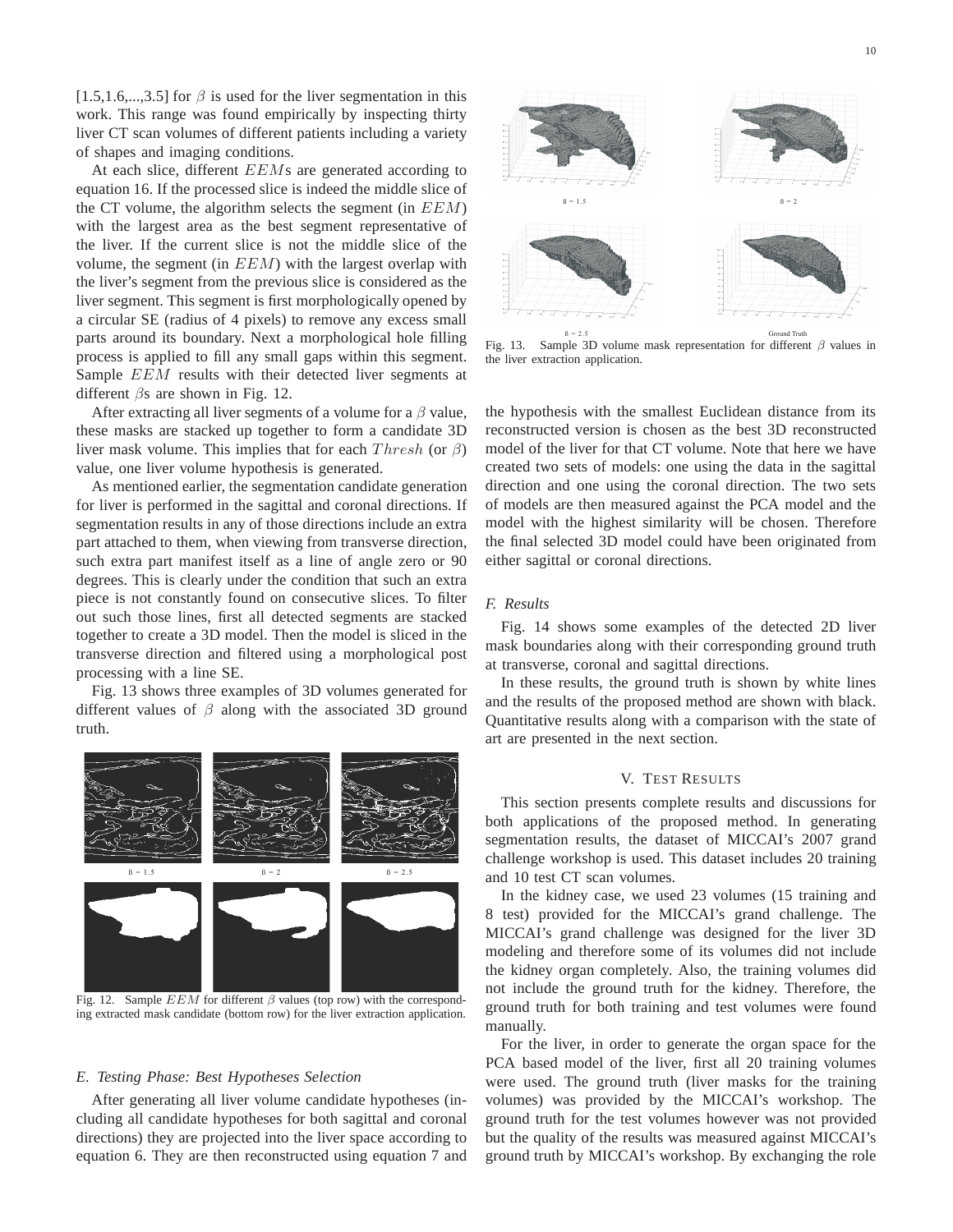11

TABLE I QUANTITATIVE RESULTS FOR THE RIGHT (FIRST ROW) AND LEFT (LAST ROW) KIDNEYS EXTRACTION.

|                                    | Training by 7 sets |     |                                                                                                          | Training by 10 sets |                  |                    | Training by 15 sets |      |        |
|------------------------------------|--------------------|-----|----------------------------------------------------------------------------------------------------------|---------------------|------------------|--------------------|---------------------|------|--------|
|                                    | Dice               | MSE | SE                                                                                                       | Dice                | MSE <sup>1</sup> | SЕ                 | Dice                | MSE  | SЕ     |
| Mean (right kidney) $\vert$ 0.8964 |                    |     | $\begin{array}{ c c c c c c c c } \hline \text{5131} & \text{0.8873} & \text{0.9066} \hline \end{array}$ |                     |                  | 4686 0.8965 0.9063 |                     | 4415 | 0.8985 |
| Mean (left kidney) 0.9010          |                    |     | $5096$ 0.8912 0.9062                                                                                     |                     |                  | 4634 0.9009 0.9042 |                     | 4923 | 0.8939 |

TABLE II QUANTITATIVE RESULTS FOR THE RIGHT KIDNEY EXTRACTION.

|  |  | Results based on 20 training datasets |  |
|--|--|---------------------------------------|--|
|  |  |                                       |  |

|                              | Vol     | Score | Ave     | Score | Ave symm  | Score | RMS symm  | Score | Max symm  | Score | Total |
|------------------------------|---------|-------|---------|-------|-----------|-------|-----------|-------|-----------|-------|-------|
|                              | overlap |       | svmm    |       | surface   |       | surface   |       | surface   |       |       |
|                              | error%  |       | diff%   |       | dist [mm] |       | dist [mm] |       | dist [mm] |       |       |
| $\mathbf{Mean}^{\mathsf{I}}$ | 8.54    | 66.64 | $-2.44$ | 82.38 | 1.35      | 66.14 | 2.62      | 63.57 | 22.37     | 70.57 | 69.86 |
| $Mean2$                      | 8.70    | 66.00 | $-0.76$ | 85.35 | 1.51      | 62.22 | 3.06      | 57.37 | 27.78     | 63.44 | 66.88 |



Fig. 14. Results of liver segmentation in transverse (left), coronal (center) and sagittal (right) directions,(black: ground truth, white: our method).

of training and test volumes and utilizing the manually found ground truth for one of the test volumes, we were able to present 30 test cases. Details of this process are presented in Section V-B.

To compare the proposed method with the state of the art, two sets of measures are used. While both these sets can be estimated for each one of these applications, the first set is used for the kidney and the second set for the liver. This was imposed by the state of art, since we could not find any paper that represents both measures for both of these organs.

## *A. Results for Kidney Segmentation*

The proposed solution has been applied on 20 test volumes. Also to make our comparison compatible with the state of art [16], the training phase utilizes 3 models based on 7, 10 and 15 training volumes. The ground truth was prepared manually for both training and test volumes. In order to accommodate the 15 training volumes and 20 test volumes (given that the entire MICCAI's dataset include only 23 (training and test) volumes with both kidneys entirely contained within the sets) the role of training and test volumes are exchanged at several points during the test results generation.

To evaluate the performance of this work on the kidney segmentation, following metrics and sensitivity measure are utilized.

i) Dice Coefficient: this is a similarity measure defined according to the following:

$$
Dice = \frac{2|X \bigcap Y|}{|X| + |Y|}
$$
\n(17)

here  $X$  is the segmentation result by our algorithm and Y is the gold standard (ground truth).

ii) Mean Square Error: this is computed by:

$$
MSE = \frac{1}{\Omega} \sum (X - Y)^2 \tag{18}
$$

here  $X$  and  $Y$  are segmentation results by our algorithm and manually found ground truth and  $\Omega$  is the total number of the pixels in the union of  $X$  and  $Y$ .

iii) Sensitivity Measure: this is the ratio of correctly identified organ segments to the overall segments in the ground truth.

$$
SE = \frac{TP}{TP + FN} \tag{19}
$$

here TP is the True Positive and it represents the number of voxels that are segmented consistently (correctly) as kidney tissue by both the proposed method and the ground truth. FN is the False Negative and it represents the number of voxels that exist in the ground truth but were missed by our solution.

These measures are computed and are presented in Table I. The results are separated according to the number of training sets and for left and right kidneys. The mean Dice measure for the left and the right kidneys (across all three models) is 90% which shows slightly better results than the 88.6% presented by [8]. The results for SE (for training with 10 sets) indicate 15% improvement over the results presented by [16] (74%). Interestingly, our proposed method seems to perform rather uniformly regardless of the number of training sets.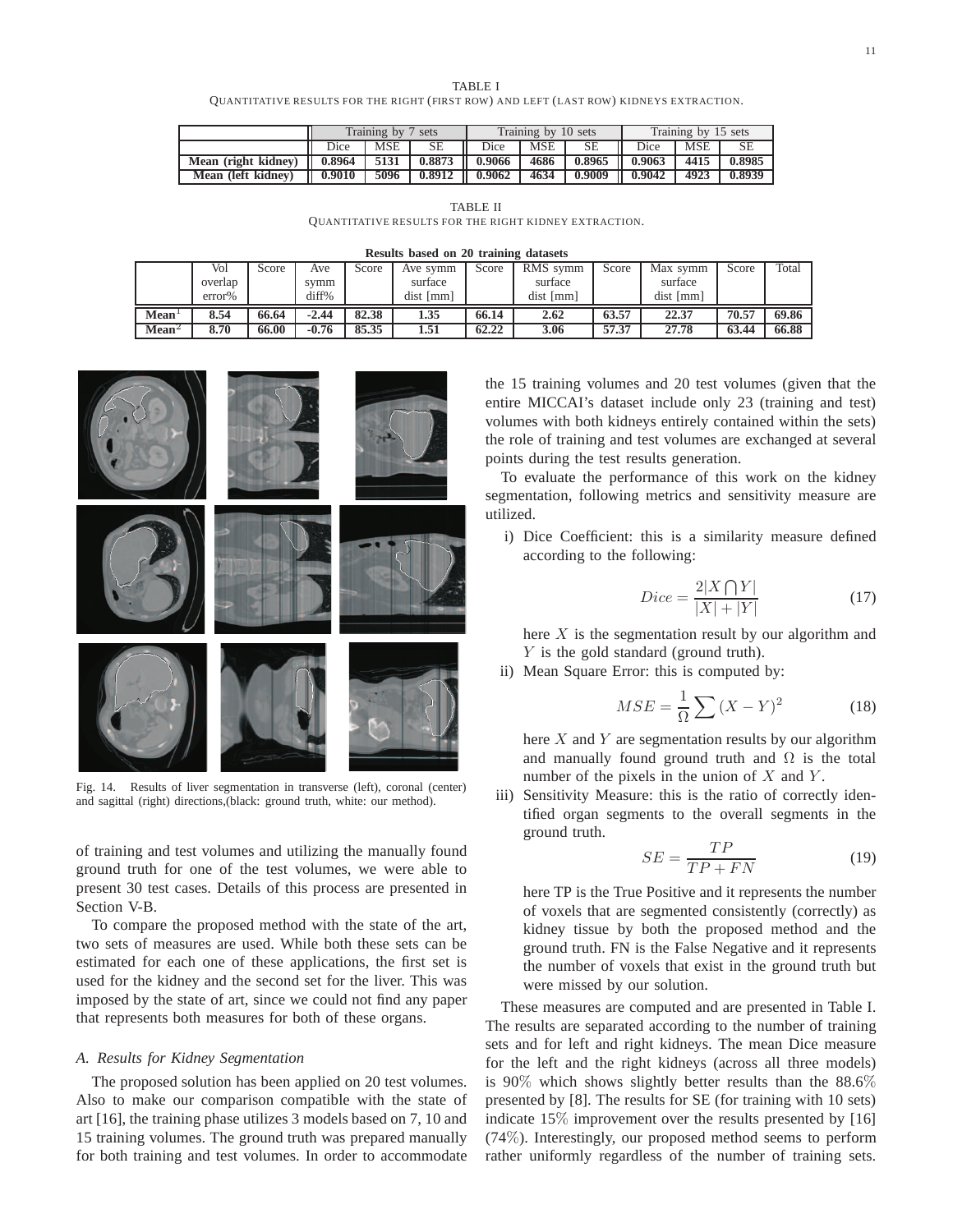The presented MSE results are not compared against values reported by [16] due to the differences in the resolution, size, position and orientation of used datasets.

#### *B. Results for Liver Segmentation*

In this section the proposed algorithm has been assessed for liver. In order to generate the organ space for the PCA based model of the liver, first all 20 training volumes are used. The ground truth (liver masks for the training volumes) was provided by the MICCAI's workshop. The ground truth for the test volumes however was not provided but the quality of the results was measured against MICCAI's ground truth by MICCAI's workshop.

To extend the number of test cases, 20 more tests were achieved by using the ground truth of one of the test volumes (manually prepared) and 19 training volumes (leaving one out) to generate the organ space for the PCA model. The left out training volume (acts a test volume) was then modeled using the PCA model. The measurements for these 20 cases were estimated using the assessment program that was provided by the MICCAI's workshop.

To evaluate the performance the evaluation metrics of MIC-CAI's 2007 workshop [2][3] are adopted. Brief descriptions of these metrics are as follows.

- i) Volumetric Overlap Error, in percent. This is the number of voxels in the intersection of segmentation and ground truth divided by the number of voxels in their union, subtracted from 1 and multiplied by 100.
- ii) Relative Volume Difference, in percent. This is the total volume difference between segmentation and ground truth divided by total volume of ground truth.
- iii) Average Symmetric Surface Distance, in millimeters. The Euclidean distance between every bordering voxel in segmentation and the closest bordering voxel in ground truth is determined.
- iv) Symmetric RMS Surface Distance, in millimeters. This measure is similar to the previous measure but here the squared distances are used and the root of the average value is taken.
- v) Maximum Symmetric Absolute Surface Distance, in millimeters. This measure is similar to the 2 previous measures but only the maximum of all distances is found.

Table II show the above metrics. In this table, the row Mean<sup>1</sup> represents the mean of the MICCAI's test volumes and the row Mean<sup>2</sup> displays the mean for all the 30 test cases. The proposed algorithm achieves an average of 8.70% for Volume Overlap Error and an average of 1.51 mm for Average Symmetric Surface Distance. The best reported average values for these measures  $(6.65\%$  and  $1.03$  mm) by an automatic algorithm on the same dataset are reported by [12]. The average quantitative results for liver segmentation based on all the aforementioned measures show that, at the time of this publication, our algorithm stands among the top four automatic segmentation algorithms for liver extraction and are comparable to those by some of the interactive methods.

#### *C. Execution*

All the codes for this project are implemented in MAT-LAB 7.6.0.324 environment (on a PC with an Intel Core 2 Duo (2 GHz) processor) except for the generic segmentation algorithms (mean shift and graph based), which are done in C++. Since for each slice of each volume, the segmentation algorithm is performed multiple times a large percentage (about 80%) of the running time is spent on the segmentation process. The average runtime for extracting the liver mask of a single slice using the proposed algorithm is about 1 minute. This time for kidney is about 40 seconds. Also the entire system can be programmed in C++ to make the execution time faster.

To ensure the quality of the results the segmentation parameters are chosen to have a large range (covering results from under to over segmentation). This however contributes to substantially higher number of segmentation calls. One way of improving the execution time could be to lower the range of the parameters, concentrating only on the nominal values (as presented in Sections III-C and IV-C). This would cause an overall faster performance, but clearly in some cases the accuracy of the results will be compromised. By assessing the quality of the reconstructed model, we can decide whether further segmentation using an extend range of parameters is required or not. This should allow improvement of the results for such cases while reducing the mean processing time for the entire test volumes.

# VI. CONCLUSION

This paper presented a novel method for identification of organs in CT volumes. The proposed work combined lowlevel segmentation schemes with a statistical-based modeling approach to accurately identify organ segments. The use of a multi-layer mechanism (through multiple parameter setting combinations) for any generic segmentation algorithm enables the approach to cope with distortions originating from variation in imaging condition and different noise sources. The addition of statistical information (from a training set) provided a unique way to automatically select the most appropriate segmentation parameters (at the slice level) leading to the results that best conformed to the organ's model.

The applications of the proposed method were presented in details for segmentation of kidney and liver in CT scan volumes. Comparison of the performance with the state of art was demonstrated using MICCAI 2007 grand challenge dataset. Currently this work stands among the top four automatic algorithms reported for liver extraction on this dataset.

The proposed solution is a general approach and can be easily customized for general object detection and segmentation applications.

#### **REFERENCES**

- [1] R. Susomboon, D. Raicu and J. Furst, *"A Hybrid Approach for Liver Segmentation,"* 3D Segmentation in the Clinic - MICCAI'07 Grand Challenge, pp. 151-160, 2007.
- [2] T. Heinmann, M. Styner and B. van Ginneken, *"3D Segmentation in the Clinic - A Grand Challenge,"* International Conference on Medical Image Computing and Computer Assisted Intervention, Workshop Proceedings, pp. 7-15, 2007.
- [3] T. Heinmann, B. van Ginneken and M. Styner, *"Comparison and Evaluation of Methods for Liver Segmentation from CT Datasets,"* IEEE Transaction on Medical Imaging, 28(8), pp. 1251-1265, 2009.